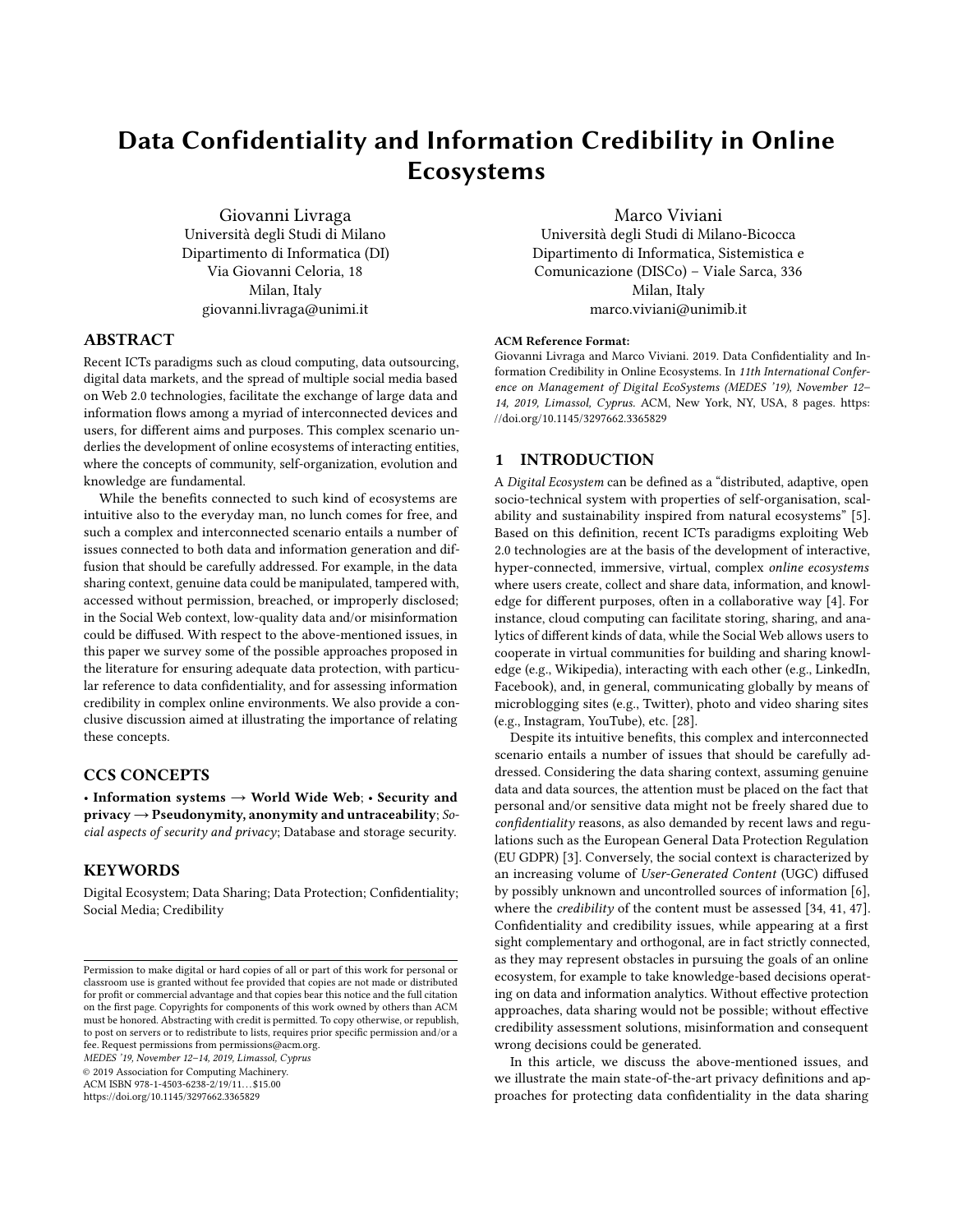context (Section [2\)](#page-1-0), and for assessing information credibility in the Social Web context (Section [3\)](#page-4-0). We also discuss, at the end of the paper (Section [4\)](#page-6-0), the open issues related to both the considered problems, and the benefits that a uniform approach blending both confidentiality and credibility could have on online ecosystems.

# <span id="page-1-0"></span>2 DATA PROTECTION

Sharing data is a key enabler for any digital (online) ecosystem. However, whenever a dataset is to be shared among different agents in the ecosystem, major issues related to data protection can arise [\[15\]](#page-7-9). Among these, ensuring adequate protection to personal/sensitive information. In this section, we discuss some issues and possible approaches related to the protection of data confidentiality. For the sake of readability, we will refer to structured datasets (relational tables defined over a set of attributes of interest) that contain personal/sensitive information related to individuals, called data respondents. However, the discussed problems and techniques hold also with other data formats and with any generic sensitive information. In the remainder of this section, we will refer our examples to a medical (online) ecosystem, where different agents (hospitals, universities, pharmaceutical companies, medical insurances, and their representatives) collect and share medical data about patients for advancing research.

## <span id="page-1-2"></span>2.1 Confidentiality in Data Sharing

Protecting sensitive and personal information in data sharing scenarios typically requires the dataset owner (i.e., the agent owning the dataset and wishing to share it) to apply some modifications to it to ensure that no personal/sensitive information be improperly disclosed to the recipients. The research community has devoted major efforts in the development of techniques and approaches for properly protecting the confidentiality of a dataset to be shared. Clearly, the protection approach to be used depends on the specific scenario and on the privacy requirement to be satisfied. The main privacy definitions that have been investigated by the research community can be broadly classified in two families, namely syntactic and semantic definitions, as follows [\[14\]](#page-7-10).

- Syntactic privacy definitions. They capture the protection degree enjoyed by a dataset with a numerical value (e.g., each release of data must be indistinguishably related to no less than a certain number of individuals in the population). Protection approaches pursuing a syntactic privacy requirement have been proposed to protect the identities of data respondents, and to break the correspondence between a respondent and her sensitive information (or, more generally, sensitive associations among data that should be protected). These approaches rely on a precise identification of what is sensitive and what are the sensitive associations to be protected, and typically guarantee data truthfulness thanks to the application of non-perturbative data protection techniques.
- Semantic privacy definitions. They model a property to be satisfied by the mechanism chosen for releasing the data (e.g., the result of an analysis carried out on a released dataset must be insensitive to the insertion or deletion of a record in the dataset). Protection approaches pursuing a semantic privacy

<span id="page-1-1"></span>

|      | <b>SSN</b><br><b>Name</b> |            | DoB  | Sex | ZIP   | <b>Disease</b> |      |
|------|---------------------------|------------|------|-----|-------|----------------|------|
|      |                           | 1950/09/10 |      | F   | 97401 | Stroke         |      |
|      |                           | 1960/03/12 |      | M   | 98302 | Flu            |      |
|      |                           | 1950/09/04 |      | F   | 97467 | Colitis        |      |
|      | 1960/03/20                |            |      | М   | 98245 | Flu            |      |
|      | 1960/07/12                |            |      | М   | 98312 | Gastritis      |      |
|      | 1950/09/11                |            |      | F   | 97434 | Asthma         |      |
|      |                           | 1960/07/25 |      | M   | 98223 | Cancer         |      |
|      |                           | 1960/07/30 |      | М   | 98389 | Cough          |      |
|      |                           | 1960/03/12 |      | М   | 98290 | Flu            |      |
|      |                           | 1940/12/01 |      | М   | 97210 | Lupus          |      |
|      |                           |            | (a)  |     |       |                |      |
| Name | <b>Address</b>            |            | City |     | ZIP   | DoB            | Sex  |
|      |                           |            |      |     |       |                |      |
| John | 1100 Main Street Portland |            |      |     | 97210 | 40/12/01       | male |
| .    | .                         |            | .    |     |       |                |      |

Figure 1: An example of de-identified (a) and of publicly available non de-identified (b) datasets.

 $\overline{(\mathbf{b})}$ 

requirement aim at releasing information that is slightly distorted, so to hide the actual informative content, and, for this reason, do not guarantee data truthfulness (although they produce, to some degree, reasonable results). They can be applied to produce a sanitized version of a dataset to be protected, as well as to release sanitized answers to queries posed agains the original (unprotected) dataset.

Whatever the privacy requirement, ensuring adequate protection is far from being a trivial problem. For instance, the naive solution of de-identifying a dataset, that is, the removal of all identifying information (e.g., names, e-mail addresses, social security numbers) is unfortunately not sufficient to guarantee anonymity. In fact, a de-identified dataset can still include other information, called quasi-identifier (QI), which can be linked to external sources to reduce the uncertainty about the identity of some respondents [\[14\]](#page-7-10). To illustrate, consider the de-identified dataset in Figure [1\(](#page-1-1)a), to be shared in our ecosystem. The excerpt of a non de-identified dataset (e.g., a voter list) in Figure [1\(](#page-1-1)b) contains a single record of a male, born on 1940/12/01, living in 97210. If this combination of values is unique in the external world as well, then the two datasets can be linked, disclosing the fact that the last record of the de-identified dataset pertains to *John*, and also the fact that *John* suffers from lupus. Based on a study performed on the US 2000 Census, Golle discovered that 63% of the entire US population is uniquely identifiable by the combination of their gender, ZIP, and full date of birth [\[21\]](#page-7-11).

Intuitively, removing also QI information besides the direct identifiers might not be a feasible solution, since QI could represent a large portion of the informative content of the dataset to be shared and hence its complete removal would make the dataset useless for recipients. In the remainder of this section, we illustrate some of the main approaches for ensuring confidentiality protection when a dataset is to be shared and/or released. We refer to protection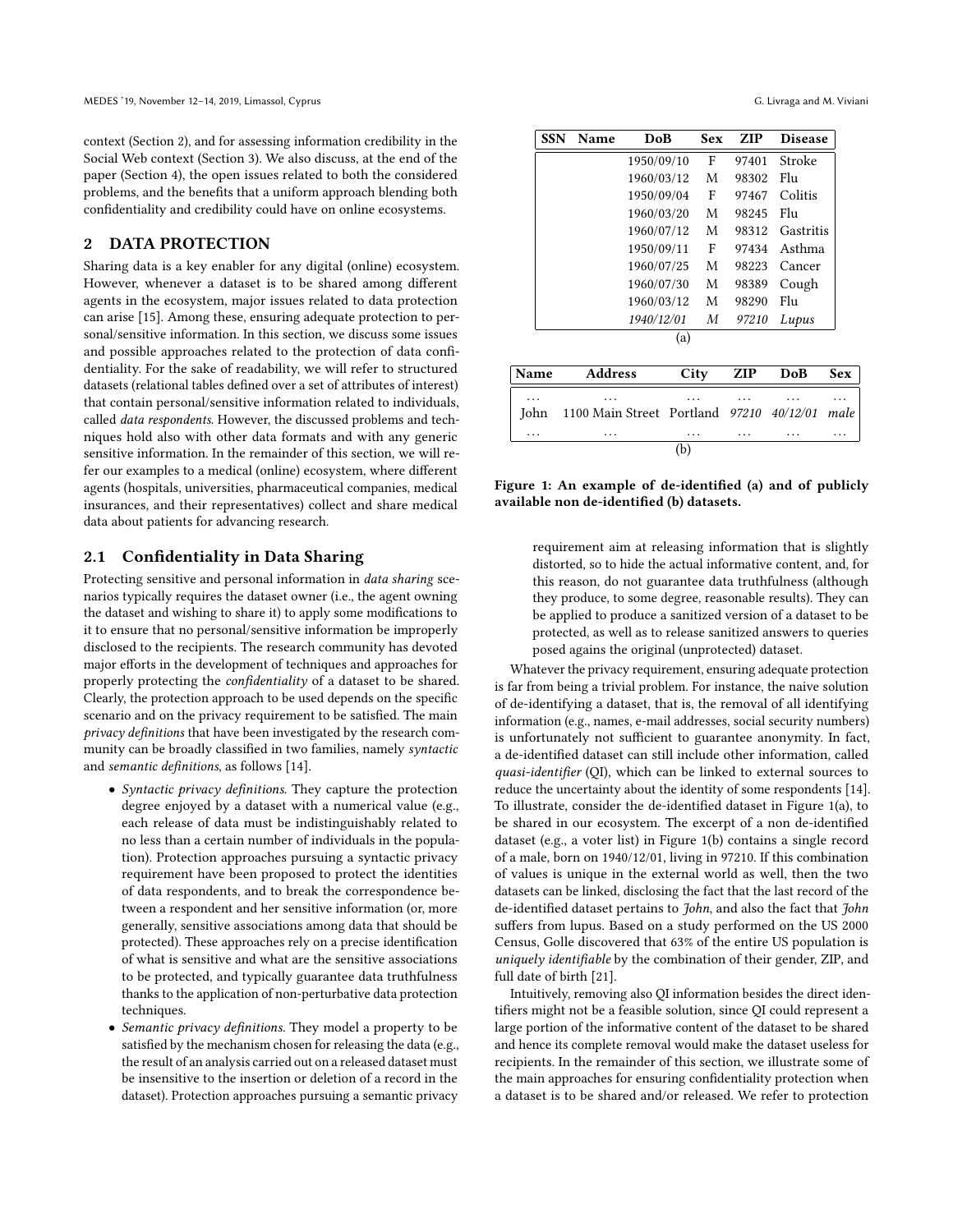Data Confidentiality and Information Credibility in Online Ecosystems MEDES '19, November 12-14, 2019, Limassol, Cyprus

approaches pursuing a syntactic (semantic, respectively) privacy definition as syntactic (semantic, respectively) approaches.

## 2.2 Syntactic Approaches

Syntactic approaches typically aim at counteracting the reidentification attack illustrated in Section [2.1.](#page-1-2) They can be based on the adoption of data generalization and/or data fragmentation, and typically guarantee the truthfulness of the protected data, which is simply less precise or less complete. We now illustrate some of the main protection approaches based on generalization and on fragmentation.

2.2.1 Generalization-based. Data generalization is a nonperturbative technique by means of which a data value is replaced with another, more general, value. For instance, an individual's complete date of birth ⟨year/month/day⟩ can be generalized to ⟨year/month⟩, or just to ⟨year⟩. By reducing the level of details of the dataset to be shared, the probability of finding unique correspondences with external data sources (see example in the previous section) clearly diminishes, reducing the risk of re-identification.

The first approach in this direction is represented by  $k$ anonymity [\[39\]](#page-7-12). k-Anonymity enforces a syntactic privacy requirement (typically adopted by statistical agencies) demanding that each release of data should be related indistinguishably to no less than a certain number of individuals. This requirement would, in principle, require knowledge of all possible external data sources that could be linked to the dataset to be released, which is clearly not a reasonable assumption. To solve this issue, k-anonymity takes a safe approach and demands that each combination of QI should appear with 0 or at least k occurrences in a released dataset. Intuitively, this suffices to the satisfaction of the indistinguishability requirement, since each individual in any external data source could be mapped to 0 or greater than  $k$  records in the anonymized dataset. To achieve this goal, k-anonymity removes direct identifiers, and generalizes the QI according to specific generalization strategies [\[39\]](#page-7-12).

The dataset in Figure [2\(](#page-2-0)a) represents a  $k$ -anonymous version of the dataset in Figure [1\(](#page-1-1)a) with  $k=3$ . Note that the last record of the original dataset (i.e., the one related to John) has been suppressed (i.e., removed). Suppression is adopted by k-anonymity in conjunction with generalization to reduce the amount of generalization that would otherwise be needed [\[31\]](#page-7-13). Generalization and suppression can be adopted at different granularity levels, and their combination defines different approaches for enforcing the  $k$ -anonymity requirement. For instance, the dataset in Figure [2\(](#page-2-0)a) is produced adopting suppression at the level of entire records, and generalization at the level of entire columns.

The original definition of  $k$ -anonymity has then been extended to counteract specific attacks to which a k-anonymous dataset could be vulnerable. For instance, consider the first equivalence class (i.e., the set of  $\geq k$  records sharing the same QI values) in Figure [2\(](#page-2-0)a). If a recipient knows that a target respondent is in that equivalence class, then she is also able to discover that the respondent suffers from flu, even without discovering which is the actual record. To counteract similar issues, the original definition of  $k$ -anonymity has been extended to more complex definitions, such as those of  $\ell$ -diversity [\[32\]](#page-7-14) and t-closeness [\[30\]](#page-7-15), so to take into consideration

<span id="page-2-0"></span>

| <b>SSN</b> | Name | DoB         | Sex | ZIP     | <b>Disease</b> |
|------------|------|-------------|-----|---------|----------------|
|            |      | $1960/03/*$ | M   | 98***   | Flu            |
|            |      | 1960/03/**  | M   | 98***   | Flu            |
|            |      | 1960/03/**  | M   | 98***   | Flu            |
|            |      | 1950/09/**  | F   | $97***$ | Stroke         |
|            |      | 1950/09/**  | F   | $97***$ | Colitis        |
|            |      | 1950/09/**  | F   | $97***$ | Asthma         |
|            |      | 1960/07/**  | M   | $98***$ | Gastritis      |
|            |      | 1960/07/**  | M   | 98***   | Cancer         |
|            |      | 1960/07/**  | M   | 98***   | Cough          |
|            |      | (a)         |     |         |                |
|            |      |             |     |         |                |

| SSN Name | DoB            | <b>Sex</b> | <b>ZIP</b> | <b>Disease</b> |
|----------|----------------|------------|------------|----------------|
|          | $1960$ /**/**  | M          | 983**      | Flu            |
|          | $1960$ /**/**  | M          | 983**      | Cough          |
|          | $1960$ /**/**  | M          | 983**      | Gastritis      |
|          | $1950/***$     | F          | $974***$   | Stroke         |
|          | $1950/**/**$   | F          | $974**$    | Colitis        |
|          | $1950/***$     | F          | $974***$   | Asthma         |
|          | $1960$ /**/**  | M          | 982**      | Flu            |
|          | $1960/***$ /** | M          | 982**      | Flu            |
|          | $1960$ /**/**  | М          | 982**      | Cancer         |
|          | (b)            |            |            |                |

Figure 2: An example of 3-anonymous (a) and 2-diverse (b) versions of the dataset in Figure [1\(](#page-1-1)a).

the sensitive values when clustering records in the equivalence classes for ensuring the k-anonymity requirement. For instance,  $\ell$ -diversity requires each equivalence class to contain at least  $\ell$ well-represented values for the sensitive attribute, so to counteract the issue mentioned above. The dataset in Figure [2\(](#page-2-0)b) represents an example of a 2-diverse (and 3-anonymous) version of the dataset in Figure [1\(](#page-1-1)a), where each equivalence class counts at least two different values for the sensitive attribute.

2.2.2 Fragmentation-based. While generalization indeed guarantees data truthfulness, it produces incomplete/imprecise QI information. In some scenarios this might be problematic, for instance when the QI need to be precisely analyzed. An alternative strategy to enforce the protection guarantees illustrated above is to adopt data fragmentation. Fragmentation consists in splitting the original dataset in a set of fragments (i.e., vertical views over the original dataset) to break the correspondence between data that should not be visible together, such as the QI and the sensitive data, and in releasing information on the association at the level of groups of records to create confusion on the real original associations. For instance, Anatomy [\[48\]](#page-7-16) is a fragmentation-based proposal that achieves  $\ell$ -diversity without resorting to generalization. This approach first partitions the records in the dataset in groups such that each group contains at least  $\ell$  well-represented sensitive values, and assigns an identifier to each group. The dataset is then split into two fragments: one containing the QI, and the other containing the sensitive attribute. Each record in each fragment is then associated with the identifier of the group to which it belongs, to permit to loosely associate (satisfying  $\ell$ -diversity) groups of quasi-identifiers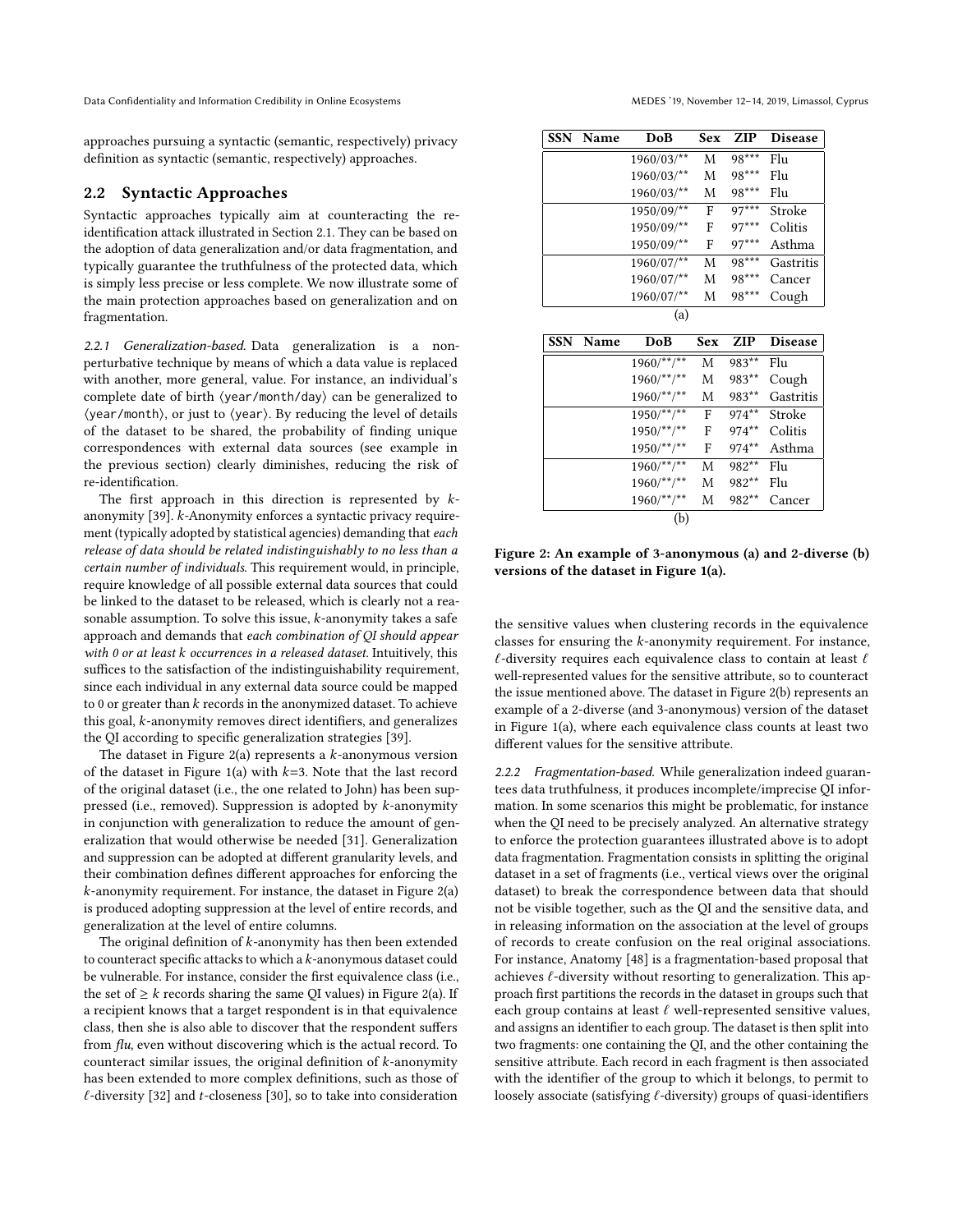MEDES '19, November 12–14, 2019, Limassol, Cyprus G. Livraga and M. Viviani

<span id="page-3-0"></span>

| <b>SSN Name</b> | DoB                  |       |                |    | Sex ZIP ID   ID Disease Count |                |
|-----------------|----------------------|-------|----------------|----|-------------------------------|----------------|
|                 | 1960/03/12 M 98302 1 |       |                |    | Flu                           |                |
|                 | 1960/07/30 M         | 98389 | -1             |    | Cough                         |                |
|                 | 1960/07/12 M         | 98312 | $\overline{1}$ |    | Gastritis                     |                |
|                 | 1950/09/10 F         | 97401 | 2              |    | 2 Stroke                      | 1              |
|                 | 1950/09/04 F 97467   |       | 2              | 2. | Colitis                       |                |
|                 | 1950/09/11 F 97434   |       | 2              | 2. | Asthma                        |                |
|                 | 1960/03/20 M 98245   |       | - 3            | 3  | Flu                           | $\overline{2}$ |
|                 | 1960/03/12 M         | 98290 | 3              | 3  | Cancer                        |                |
|                 | 1960/07/25 M         | 98223 | 3              |    |                               |                |

Figure 3: An example of a 3-diverse version of the dataset in Figure [1\(](#page-1-1)a) with the Anatomy approach.

to groups of sensitive values. The fragment of the sensitive attribute also includes an additional attribute reporting the number of occurrences of each distinct value in each equivalence class, which is then only reported once. The datasets in Figure [3](#page-3-0) illustrates an example of a 2-diverse version of the medical dataset in Figure [1\(](#page-1-1)a) (again, after the removal of the last record), computed through the Anatomy approach. It is easy to see that the protection guarantees offered are the same as those of the 2-diverse dataset in Figure [2\(](#page-2-0)b) computed through generalization: each respondent in the left-handside fragment can in fact be associated with at least  $l=2$  different sensitive values.

Data fragmentation can also be effectively adopted whenever the sensitive information to be protected is represented by generic associations among data items (attributes in the relational context), which may go beyond the traditional respondents' identity/sensitive information pair we have discussed so far. In this context, the original relation can be split in a set of fragments in such a way that no sensitive information is visible within the same fragment (e.g., [\[1,](#page-7-17) [8,](#page-7-18) [9\]](#page-7-19)). The protection of such sensitive associations is then enforced by either restricting the visibility over some fragments, or by ensuring that fragments be unlinkable (i.e., no direct or indirect correlation can allow a recipient to reconstruct a single record that has been split by fragmentation) [\[12\]](#page-7-20). Fragments are then enriched with loose associations [\[13\]](#page-7-21).

Similarly to Anatomy, records in the fragments are partitioned in groups of a desired cardinality, and information about the associations among groups are then released along with the fragmentation. Indeed, to guarantee an adequate protection degree, the partitioning of the records should be performed carefully, to ensure heterogeneity of the records that might be reconstructed.

#### 2.3 Semantic Approaches

Differently from syntactic protection approaches, semantic approaches are typically based on the controlled distortion of the original data, to blur the actual values. The protection guarantees are strong and mathematically founded, but the price to be paid comes in terms of sacrificing data truthfulness.

Differential privacy [\[16\]](#page-7-22) and its extensions are probably the most famous approaches that pursue a semantic privacy definition. The aim of differential privacy is to ensure that the release of a dataset does not disclose sensitive information of any individual, be her data included in the dataset or not. To this end, differential privacy is designed to permit to discover statistics (or, more generally, properties) of a dataset in its entirety, while ensuring that the probability of discovering the values of a single individual does not substantially differ due to her inclusion in/exclusion from the dataset itself. Roughly speaking, the release of a differentially private dataset should not increase the probability that a recipient can correctly guess the actual values of a target respondent. More precisely, given two datasets T and T' differing only for one record, a randomized<br>function K (typically, the release function) satisfies *c-differential* function  $K$  (typically, the release function) satisfies  $\epsilon$ -differential privacy if and only if  $P(\mathcal{K}(T) \in S) \leq \exp(\epsilon) \cdot P(\mathcal{K}(T') \in S)$ , with  $S \in S$  explored to the outputs of  $\mathcal{K}$  and  $\epsilon$  a privacy parameter (clearly S a subset of the outputs of  $\mathcal K$  and  $\epsilon$  a privacy parameter (clearly, the lower the value of  $\epsilon$ , the greater the protection offered). This guarantees that, given a result in S for the evaluation of  $K$  over T, the probability of observing the same result over  $T'$  remains negli-<br>sible. This means that the removal/insertion of one record from/to gible. This means that the removal/insertion of one record from/to the dataset does not significantly affect the result of the evaluation of function  $K$ , and thus that the impact that an individual has on the outcome of  $K$  remains negligible. A direct consequence of this privacy guarantee concerns the fact that the privacy of individuals cannot be compromised by the possible external knowledge that a recipient can have, since the release of a differentially private dataset guarantees a limited information gain for recipients.

Differential privacy can operate in two different scenarios. In the interactive scenario, the one for which it had first been proposed, differential privacy is used to protect the answers to queries posed against a dataset that could contain sensitive information. In the non-interactive scenario, a sanitized version of the dataset to be shared is computed. In the interactive scenario, queries are typically evaluated on the original (unprotected) dataset, and the query results are distorted for instance by adding, for numerical values, random noise [\[17\]](#page-7-23). The typical distribution considered for the random noise is the *Laplace distribution Lap*( $\Delta(f)/\epsilon$ ) with probability density function  $P(x) = exp(-|x|/b)/2b$ , where  $b = \Delta(f)/\epsilon$  and  $\Delta(f)$  is the maximum difference between the query result evaluated over T and over T'. In the non-interactive scenario, a differentially<br>private dataset is instead directly produced and released, typically private dataset is instead directly produced and released, typically based on the evaluation of (differentially private) histogram queries, that is, on counting the number of records having a given value in the data domain.

It is interesting to highlight a recent extension of differential privacy, which can be used to collect data from a set of individuals who do not fully trust for confidentiality the agent in charge of the data collection. This approach, called *local differential privacy*, is based on the randomization of the individual pieces of data directly at the respondents' side, that is, before being collected (e.g., [\[18\]](#page-7-24)). More precisely, given two pieces of data x and x' and a randomized<br>function  $K$  local differential privacy ensures that  $P(K(x) \in S)$ function K, local differential privacy ensures that  $P(K(x) \in S) \le$  $\exp(\epsilon) \cdot P(\mathcal{K}(x') \in S)$ , with S a subset of the outputs of  $\mathcal K$  and  $\epsilon$  the privacy parameter privacy parameter.

Local differential privacy then limits the knowledge gain that the that even the agent in charge of collecting the individual pieces of data of the respondents can obtain from the collection. It is then interesting to note that the error introduced in the randomization of the responses can then be deducted by the collector upon receiving all the answers from all the participants, to obtain a fair representation of the true counts without knowing the original responses from the participants.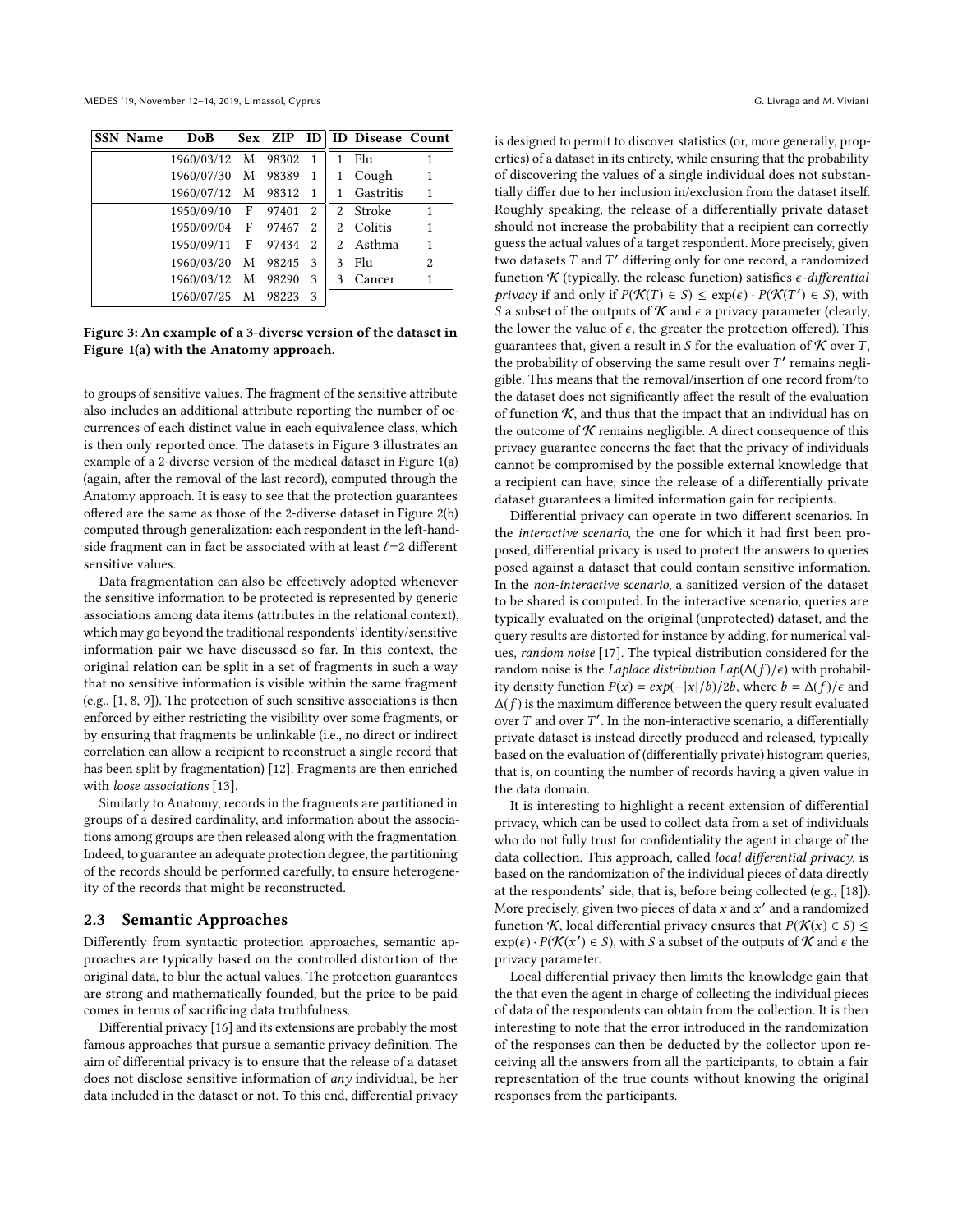Data Confidentiality and Information Credibility in Online Ecosystems MEDES '19, November 12-14, 2019, Limassol, Cyprus

## <span id="page-4-0"></span>3 INFORMATION CREDIBILITY

In the previous section, we addressed the problem of protecting the confidentiality of data to be shared among different parties in scenarios where the implicit assumption is that data are genuine and correctly generated/collected, and hence the focus is on data privacy. When, however, as often happens above all through the use of social media, the source is unknown or potentially unreliable, and the contents are mainly exchanged in an unstructured way, it is necessary to focus on the potential information diffused, to verify its degree of credibility.

#### <span id="page-4-1"></span>3.1 Credibility in the Social Web

In the 'offline' world, users could rely on traditional forms of information verification, such as the presence of traditional media intermediaries such as experts, by considering their reputation, or trust them based on first-hand experiences. Nowadays, in the Social Web scenario, almost everyone can spread contents on social media in the form of User-Generated Content (UGG), almost without any traditional form of trusted control. This 'disintermediation' process [\[19\]](#page-7-25) has lead, on the one hand, to the democratization of the information diffusion, but, on the other hand, to the spread of possible fake news and misinformation, which we all know well. We live, in fact, in a so-called 'post-truth' era, in which objective facts are less influential in shaping public opinion than appeals to emotion and personal belief. This is partially due to the fact that, in social media, user-created networks can become real echo chambers [\[26\]](#page-7-26), in which one point of view dominates all the others, the verification of the statements has usually no effect, and this allows the repetition of unverified statements without refutation. The echo chamber phenomenon is emphasized by the filtering algorithms that are the basis of social media in proposing information of interest: by suggesting personalized (information) items that consider different elements of the user profile, such as location, past click-behavior and search history, users become separated from information that disagrees with their viewpoints, effectively isolating them in their own cultural or ideological bubbles, the so-called filter bubbles [\[36\]](#page-7-27).

In this context, it becomes essential to try to find automatic solutions that assist the users to get out of their filtering bubbles and become aware of the level of credibility of the information they come into contact with.

3.1.1 Offline Information Credibility. In the research field of communication, the notion of *credibility* has been investigated since ancient times. In fact, among the first works that have come down to us that discuss this concept, there are the Phaedrus by Plato, and the Aristotle's Rhetoric, both dating back to the 4th Century BC. Over the years, depending on the context, credibility has been in turn associated with believability, trustworthiness, perceived reliability, expertise, accuracy, and with numerous other concepts or combinations of them [\[41\]](#page-7-7). Research in information credibility assessment has gradually moved from traditional communication environments, characterized by interpersonal and persuasive communication, to mass communication and interactive mediated communication, with particular reference to online communication [\[33\]](#page-7-28). The research undertaken by Hovland et al. [\[25\]](#page-7-29) constitutes the first systematic work about credibility and mass media, focusing in particular on information source credibility. Later on, Fogg and

Tseng in [\[20\]](#page-7-30) stated that credibility is a perceived quality of the information receiver, and it is composed of multiple dimensions. In this sense, the process of assessing credibility involves different characteristics, which can be connected to [\[41\]](#page-7-7):

- (i) the source of information;
- (ii) the information itself, i.e., its structure and its content;
- (iii) the media used to diffuse information.

3.1.2 Online Information Credibility. Online, and in the Social Web in particular, information credibility assessment deals with the analysis of both UGC and their authors' characteristics [\[35\]](#page-7-31), and the intrinsic nature of social media platforms [\[38\]](#page-7-32). Specifically, this means to take into account credibility features connected to:

- $(i)$  users in social media (i.e., the information sources);
- (ii) their User-Generated Content (i.e., the information they diffuse);
- (iii) the social relationships connecting the involved entities in a virtual community (i.e., the main characteristic of an online social networking system).

Even if credibility is a characteristic perceived by individuals, credibility assessments should not be up to users, especially in the online environment [\[33\]](#page-7-28). In fact, humans have limited cognitive capacities to effectively evaluate the information they receive, especially in situations where the complexity of the features to be taken into account increases [\[29\]](#page-7-33). Furthermore, in interacting communities, the users' credibility perceptions are easily influenced by crowd consensus [\[22,](#page-7-34) [23\]](#page-7-35), possibly leading to some issues such as echo chambers as previously discussed.

For these reasons, there is nowadays the need of developing interfaces, tools or systems that are designed to help users in automatically or semi-automatically assess information credibility. In the next section, we illustrate the approaches that have been proposed so far to assess credible information in the Social Web.

## 3.2 Approaches to Credibility Assessment

Recent approaches to information credibility assessment mostly rely on data-driven approaches and model-driven approaches. In the first case, starting from available data, a bottom-up model is learned to identify credible information with respect to non-credible one. In the second case, some domain knowledge is available, which is used to build a top-down model to tackle the considered issue. Another classification that can be made of the approaches that deal with the evaluation of the credibility of online information concerns the fact of studying the propagation of (false) online information or the attempt to produce a classification or a ranking of information based on its credibility level.

The approaches that fall into the above-mentioned categories are used to solve various tasks related to the evaluation of the credibility of online information, such as, for example, opinion spam detection, fake news detection, and credibility assessment of online medical information [\[47\]](#page-7-8). Although each of these tasks has its own peculiarities, the general notions that remain valid for each of the aforementioned tasks will be explained below.

3.2.1 Information Propagation. In general, propagation-based approaches are mainly concerned with studying the influence that social bots have on the dissemination of (false) information or how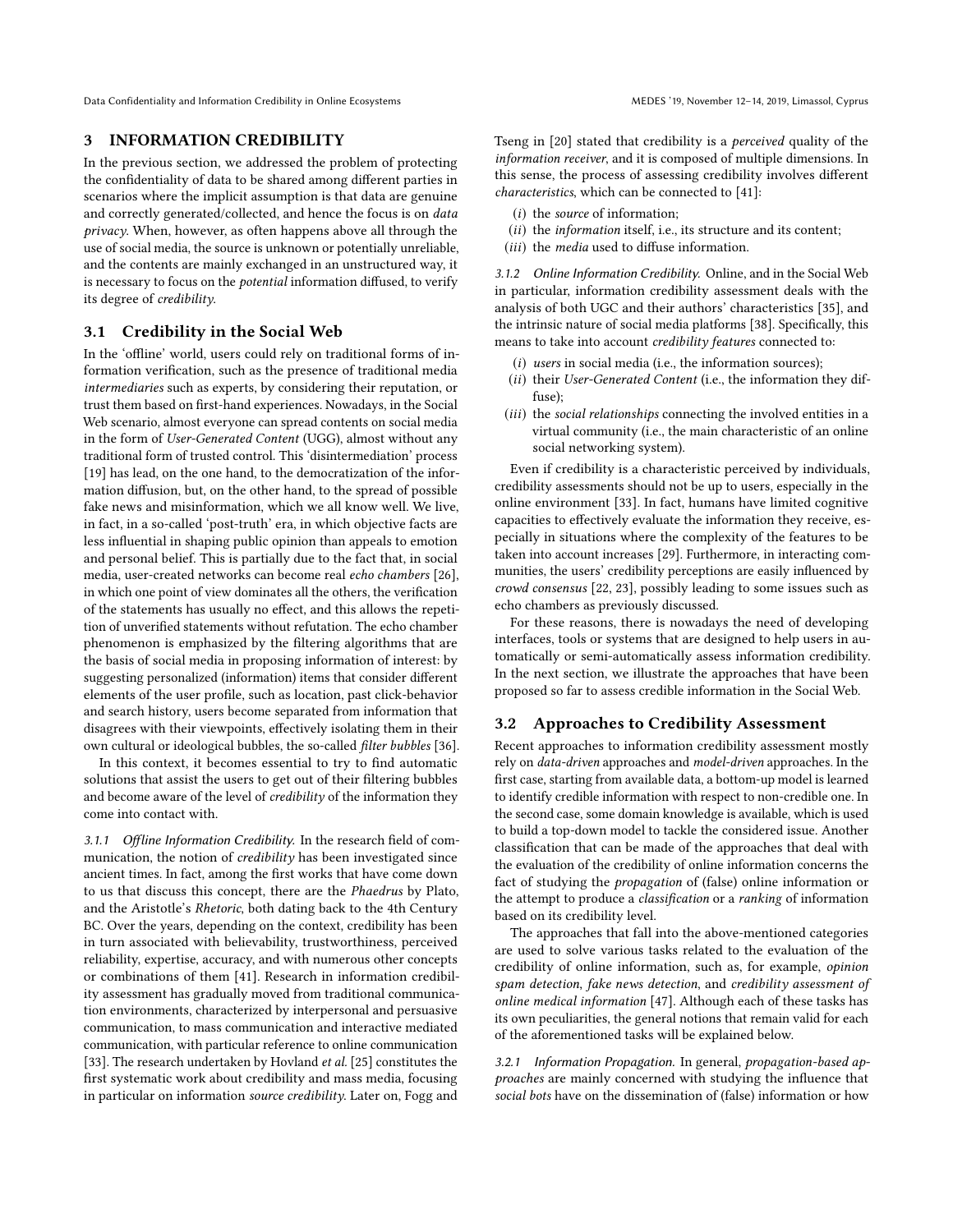low-credibility information spreads over the social network structure [\[42\]](#page-7-36). These approaches usually rely on the graph representation of the social network, and often employ unsupervised learning algorithms to detect cliques of malicious users or the so called burst, i.e., sudden increase of the use of a particular set of keywords in a very short period of time. Propagation-based approaches can rely on some pre-computed credibility values (usually learned from a classifier) and study their spread over the social network structure. The study of these kinds of problems has a slightly different aim (even if it is closely related) with respect to the assessment of information credibility, which is more related to classification-based approaches.

3.2.2 Information Classification (and Ranking). In classificationbased approaches, fall both data-driven methods that are based on the use of (mostly supervised) learning algorithms to classify in a binary way information items based on their credibility level, and model-driven approaches which are based on some prior domain knowledge. The model-driven scenario includes both the use of the Multi-Criteria Decision Making (MCDM) paradigm, and the use of Knowledge Bases and Semantic Web technologies.

Approaches based on credibility features. When considering machine learning techniques and the MCDM paradigm to assess information credibility, different characteristics, i.e., credibility features, connected to different entities related to the information to be evaluated in terms of credibility are taken into account. As illustrated in Section [3.1,](#page-4-1) these features are generally related to the users in the virtual community, the information items that are generated and diffused, and the virtual relationships among users and other entities in the community. For this reason, it is possible to provide the following classification of features:

- Behavioral features: they are related to the users generating and diffusing information. They can be extracted both from public Web data, e.g., user ID, time of posting, frequency of posting, etc., and private/internal Web data, e.g., IP and MAC addresses, time taking to post an information item, physical location of the user, presence of an image profile, etc.
- Content-based features: they are related to the textual content of the information item. They can be both lexical features such as word n-grams, part-of-speech, and other lexical attributes, and stylistic features, e.g., capturing content similarity, semantic inconsistency, etc.
- Social (Graph-based) features: they capture complex relationships among users, the information they diffuse, and other possible entities (e.g., products and stores) in the social network.

Data-driven Approaches. In the case of using data-driven approaches that employ well-known (supervised) machine learning techniques (e.g., SVM, Random Forests, etc.), a binary classification of information items with respect to their credibility is obtained by training a model over the considered set of features and one or more suitable dataset(s). These approaches are hence based on a feature extraction and selection phase, and are dependent on the availability of (unbiased) labelled data, which is not always the case, as illustrated in the literature [\[47\]](#page-7-8). Furthermore, some of the

machine learning techniques proving to be effective in the considered research field, are often inscrutable by observers (thy have a 'black-box' behavior), making it difficult to evaluate the importance of distinct and/or interacting features. A possible solution would be the study of approaches based on the so-called eXplainable Artificial Intelligence (XAI), referring to methods and techniques in the application of AI technology such that the results of the solution can be understood by human experts [\[24\]](#page-7-37).

Model-driven Approaches. Approaches for assessing credibility that allow the human being to understand the result obtained are those modeling the considered problem as a Multi-Criteria Decision Making problem, characterized by the presence of a set of alternatives, i.e., the information items to be evaluated in terms of credibility, and a set of criteria, i.e., the considered set of credibility features. In an MCDM problem, each alternative 'satisfies' each criterion to a certain extent, producing this way a performance score, i.e., the credibility score, one for each criterion associated with the alternative. For each alternative, the aggregation of these multiple credibility scores produces an overall performance score, i.e., an overall credibility score.

In such kind of modeling of the problem, we are usually aware of the features to be considered, and of the importance that each feature has in terms of credibility. Furthermore, we model satisfaction functions to transform the values of the features into credibility scores. Finally, we can select suitable aggregation operators to obtain the overall credibility scores. This way, having an overall credibility score associated with each information item, we can provide both:

- A classification of information into genuine/fake (selecting a suitable threshold) [\[40\]](#page-7-38).
- A ranking of the information items based on their overall credibility score [\[46\]](#page-7-39).

Different an numerous are the families of aggregation operators to be considered for tackling the problem, depending on the preferences of the decision maker [\[45\]](#page-7-40). Recently, an MCDM approach has been proposed that allows to model interacting features, by employing the Choquet integral [\[37\]](#page-7-41); in this work, and in general in MCDM approaches based on aggregation operators, it can be complex to define the model when the number of features increases.

Approaches based on Knowledge Bases. Another way to use prior domain knowledge to assess the credibility of online information is to refer to the use of Knowledge Bases [\[43\]](#page-7-42). In this context, we do not start from a knowledge of what are the characteristics of credibility associated with information, and their importance, but the information that is known to be credible is expressed in terms of facts. This type of approach is used in particular for automated fact checking, in situations where manual information credibility assessment is not feasible, e.g., the number of experts is too limited with respect to the amount of information to be verified; crowdsourcingbased information credibility assessment does not guarantee the credibility of assessors.

Technically speaking, a *fact* can be modeled as a (Subject, Predicate, Object) (SPO) triple extracted from the given information that well represents it. For example, the information "Giacomo Puccini is a composer" can be expressed via the (GiacomoPuccini, Profession, Composer) triple.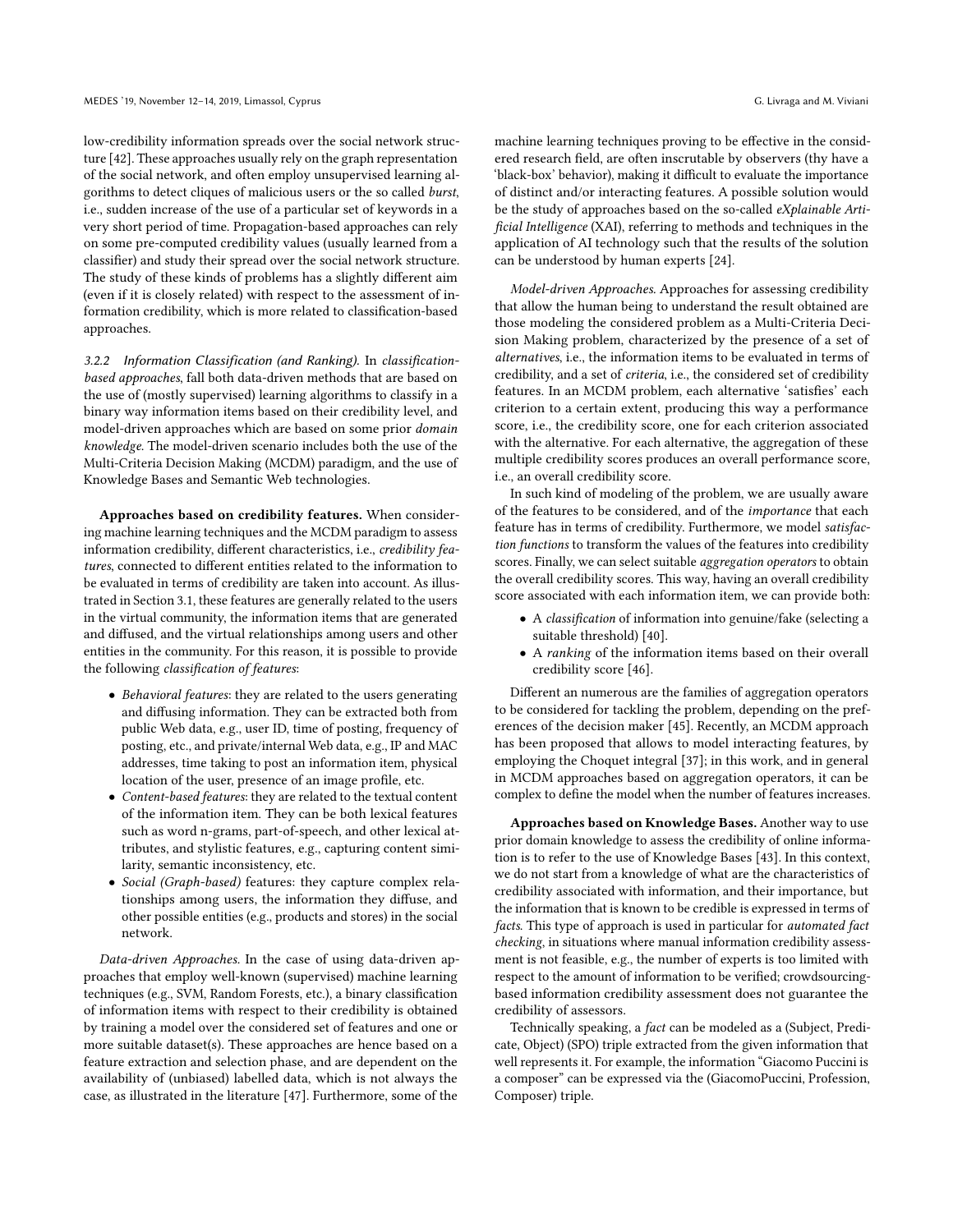Data Confidentiality and Information Credibility in Online Ecosystems MEDES '19, November 12-14, 2019, Limassol, Cyprus

Facts must be processed and cleaned up (redundant, outdated, conflicting, unreliable or incomplete data are removed) to build a Knowledge Base, i.e., a set of SPO triples. A graph structure, known as the knowledge graph, can be used to represent the SPO triples in a Knowledge Base, where the entities (i.e., subjects or objects in SPO triples) are represented as nodes and relationships (i.e., predicates in SPO triples) are represented as edges. Knowledge Bases are suitable candidates for providing ground truth to information credibility assessment studies, i.e., we can reasonably assume the existing triples in a Knowledge Base represent true facts.

Making these premises, to evaluate the credibility of to-beverified information items, in turn represented as SPO triples, it is sufficient to compare them with the SPO triples contained in the Knowledge Base(s). Open issues of this kind of approach concern how to consider missing facts in the Knowledge Base(s), and, connected to this problem, how to constantly update the Knowledge Base(s) with up-to-date credible information.

#### <span id="page-6-0"></span>4 DISCUSSION AND CONCLUSIONS

The advancements of ICTs make every day easier to collect, share, spread, and analyze huge amounts of data and information, often in a collaborative manner through Web 2.0 technologies. However, such a complex online scenario brings with it several concerns that should be properly addressed to ensure a profitable experience of online ecosystems that can be developed on top of it.

In this paper, we have discussed the main issues related to guaranteeing adequate protection to personal and/or sensitive data in the data sharing context, where data are supposed to be genuine and users trustworthy. Furthermore, we have illustrated the information credibility assessment research issue in the social media context, which is characterized by unknown or unreliable information sources and by the absence of traditional trusted intermediaries.

## 4.1 Open Issues and Further Research

While there have been major efforts by the research community to develop effective approaches for both the issues we have addressed, there is still a long way to go to advance research and develop novel solutions, as it is briefly summarized and discussed in the subsections below.

Data Protection. With reference to data protection, there has been a major debate on which, among syntactic and semantic privacy definitions and approaches, have to be considered as the 'right' ones.

Both approaches and definitions have their pros and cons: on the one hand, syntactic approaches enjoy the benefits of clear semantics and comprehensible protection guarantees, but address parts of the problem and build on some assumptions (e.g., the precise definition of the quasi-identifier) that can open the door to vulnerabilities; on the other hand, semantic approaches can offer stronger protection guarantees, but their semantics is unclear, and the distortion applied to datasets can reduce the utility for final recipients. Recent studies pointed out that there is actually room for both of them, possibly jointly adopted [\[10,](#page-7-43) [44\]](#page-7-44).

Open research challenges in this context, then, can include the development of approaches combining the strengths of both approaches, the support for fine-grained and personal privacy preferences, the definition of privacy-preserving analytics, and the

support for users in choosing the right privacy-preserving parameters (e.g., good values for k,  $\ell$ , and  $\epsilon$  in the approaches we have discussed).

Information Credibility. Numerous approaches belonging to distinct categories have been proposed up to now to assess information credibility. Every category presents both advantages and drawbacks: propagation-based approaches allows to effectively identify spam bots, but are affected by the problem of analyzing complex structures such as graphs, and, in some cases, by the need of having pre-computed credibility values to see how (genuine or fake) information spreads over the network; classification-based approaches are affected by inscrutability of results and data dependency in case of supervised black-box approaches, an by the difficulty of managing the complexity of the model when the number of criteria increases in an MCDM scenario; despite this, both turned out to be particularly effective in well defined tasks [\[47\]](#page-7-8). In approaches employing Knowledge Bases, some issues emerge about the treatment of missing information, conflict resolution and triples update in the knowledge graph(s), even if they can be particularly useful in automated fact checking.

Further research in the information credibility assessment field must deal with the above-mentioned issues, by developing, for example, hybrid approaches able to simultaneously exploit domain knowledge, model-driven aspects, and supervised learning when unbiased training data are available, even of a small number (e.g., labeled via crowdsourcing platforms by some experts).

## 4.2 Confidentiality and Credibility

To the benefits of online ecosystems and of our society at large, the approaches we have discussed in this paper could be mutually beneficial to each other, even if, at a first glance, the two research issues might seem orthogonal.

On the one hand, a challenge would be the consideration of confidentiality in the assessment of information credibility in the Social Web. As a matter of fact, personal/sensitive data of users can prove useful for the verification of information credibility (in particular, as aspects of the credibility of the source). Still, as illustrated in this paper, such data should be adequately protected. How can we avoid exposing personal/sensitive data in a scenario that already prompts users to do so, via self-disclosure [\[27\]](#page-7-45), while being able at the same time to use these data to assess the credibility of the disseminated information? Actually, having effective means for protecting personal data could undoubtedly be useful for developing novel and improved information credibility assessment tools. Such tools could in fact operate on privacy-preserving yet truthful and useful sanitized versions of the personal data from the UGC collected from social media, to obtain stronger assessments while complying with data protection regulations. Furthermore, on these bases, trading anonymity for credibility in a controlled way could be a strategy to improve the assessment of the credibility of the information disseminated. This could be addressed by building, for example, a trust and reputation system through the monitoring and management of inter-actions across entities on social networks [\[6,](#page-7-5) [7\]](#page-7-46). In this system, rewards in terms of a higher credibility depending on the amount of (sanitized) personal data released on the trusted network could be provided [\[11\]](#page-7-47).